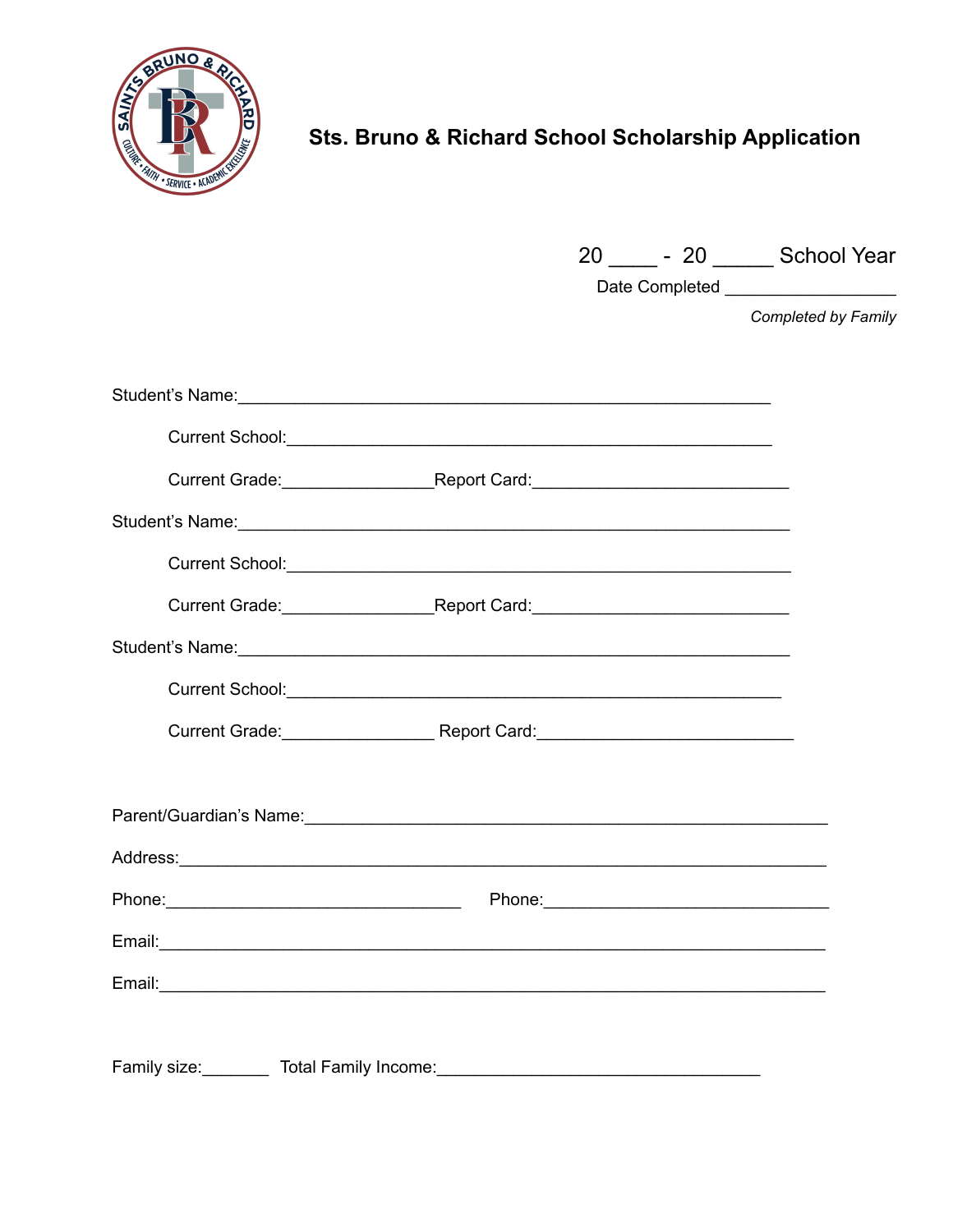Mark with an "X", *if* the task has been completed. Considerations for scholarship applications *cannot* be made, if any of these tasks *have not* been completed.

\_\_\_\_\_\_\_ Family enrolled student/s in Sts. Bruno & Richard School (completed all Enrollment Forms)

**Example 2** Family paid Registration Fees

\_\_\_\_\_\_\_ Family set up FACTS account for tuition payments

Family completed FACTS application & Application has been verified

Total Tuition for This Family:\_\_\_\_\_\_\_\_\_\_\_\_\_\_\_\_\_\_\_\_\_\_\_\_\_\_\_\_\_\_\_\_\_\_\_\_\_\_\_\_\_\_\_\_

Total Fees Owed for This Family: \_\_\_\_\_\_\_\_\_\_\_\_\_\_\_\_\_\_\_\_\_\_\_\_\_\_\_\_\_\_\_\_\_\_\_\_\_\_\_\_

Amount FACTS Determined Family Can Pay:\_\_\_\_\_\_\_\_\_\_\_\_\_\_\_\_\_\_\_\_\_\_\_\_\_\_\_\_\_\_

Amount Awarded for Scholarship:\_\_\_\_\_\_\_\_\_\_\_\_\_\_\_\_\_\_\_\_\_\_\_\_\_\_\_\_\_\_\_\_\_\_\_\_\_\_\_

Amount Owed by Family: **We are all assets the contract of the contract of the contract of the contract of the contract of the contract of the contract of the contract of the contract of the contract of the contract of the** 

Date of Signed Scholarship Letter: \_\_\_\_\_\_\_\_\_\_\_\_\_\_\_\_\_\_\_\_\_\_\_\_\_\_\_\_\_\_\_\_\_\_\_\_\_\_\_\_\_\_\_

**Please attach a copy of the Scholarship Letter to this application.**